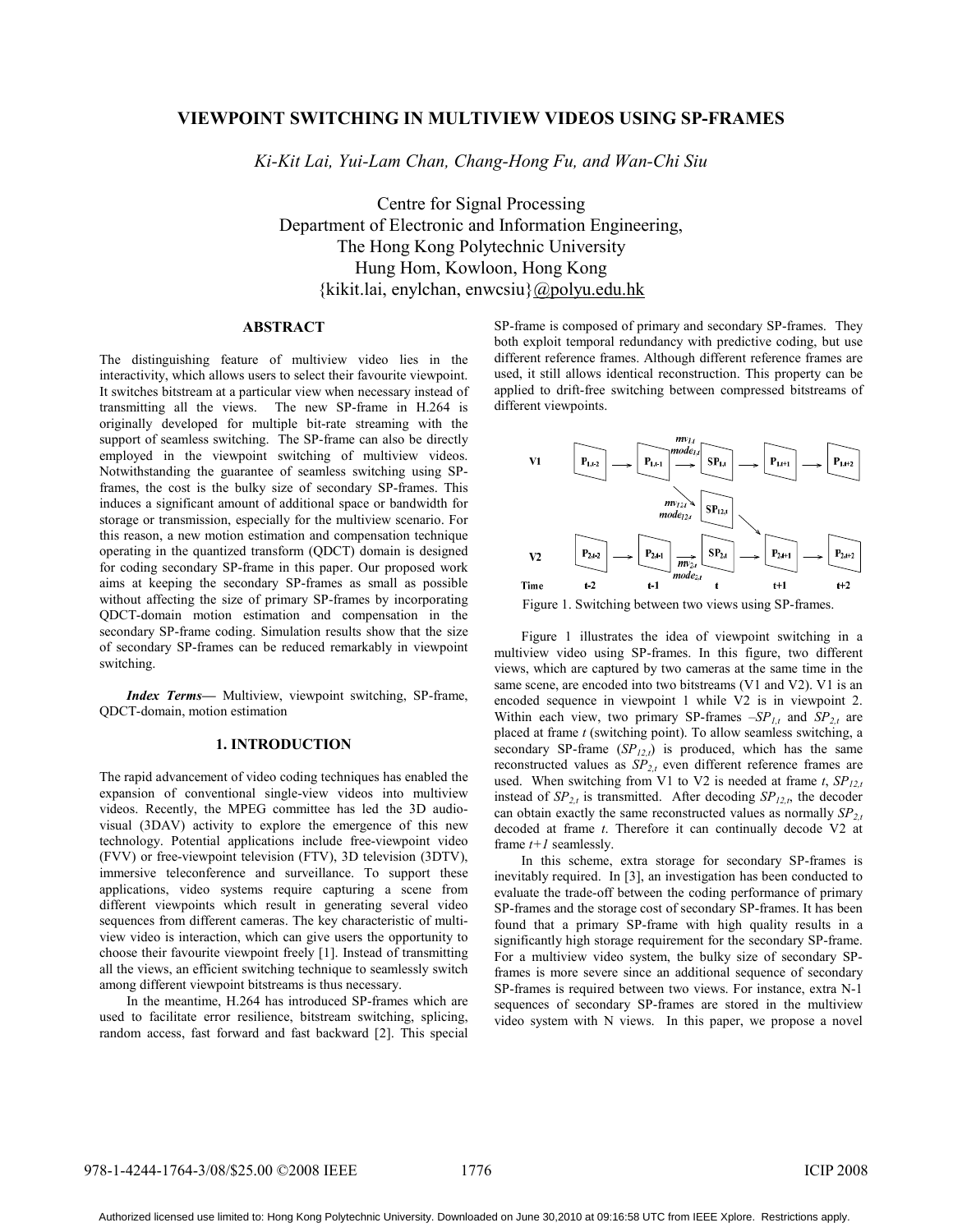coding arrangement to reduce the size of secondary SP-frames in the multiview video system.

This paper is organized as follows. Section 2 gives a detailed description of SP-frame encoding structures between two views by using pixel-domain motion estimation and compensation. Section 3 presents an in-depth study of the problem on applying the traditional pixel-domain motion estimation technique into secondary SP-frame encoder. Analysis of using QDCT-domain motion estimation is also covered in this section. After the detailed investigation, a novel secondary SP-frame encoder is proposed. In Section 4, experimental results are shown, which focus on the performance of our proposed scheme over the conventional secondary SP-frame encoder in multiview video sequences. Concluding remarks are provided in Section 5.

#### **2. ENCODING PROCESS OF SP-FRAMES**

The way of encoding primary SP-frames of view 1 or view 2 is similar to that of encoding P-frames except additional quantization / dequantization steps with the quantization level *Qs* are applied to the transform coefficients of the primary SP-frame  $(SP<sub>2t</sub>$  in Figure 2), as shown in Figure 2. Interested readers are encouraged to read the references [4-5]. These extra steps ensure that the quantized transform coefficients of  $SP_{2,t}$  (denoted as  $SP_{2,t}^Q$ ) can be quantized

and de-quantized without loss at *Qs*, which is used in the encoding process of the secondary SP-frame, *SP12,t*.

For coding  $SP_{12,t}$ , the reconstructed  $P_{1,t-1}(\hat{P}_{1,t-1})$  acts as the reference and its target is to reconstruct  $SP_{2i}^{Q_s}$  perfectly. By using the reference frame  $\hat{P}_{1,t-1}$ , its prediction is first transformed and quantized using *Qs* before generating the residue with  $SP_{\gamma t}^{\mathcal{Q}_{s}}$ . Both the prediction and  $_{S\!P_{2,t}^{\mathcal{Q}_s}}$  are thus synchronized to  $\mathcal{Q}_s$  and there is no further quantization from this point. This means that the decoder, with  $\hat{P}_{1,t-1}$ ,  $\hat{Q}s$ , and the residue available, can perfectly reconstruct  $SP_{2t}^{\mathcal{Q}_{s}}$ .



Figure 2. Simplified encoding block diagram of primary and secondary SP-frames [4].

Producing secondary SP-frames involves the processes of motion estimation and motion compensation. In H.264, it supports motion estimation using different block sizes such as  $16\times16$ ,  $16\times8$ ,  $8\times16$ ,  $8\times8$ ,  $8\times4$ ,  $4\times8$ , and  $4\times4$  [6]. To compute the coding modes and motion vectors for the secondary SP-frame, motion estimation is firstly performed for all modes and submodes independently by minimizing the Lagrangian cost function *Jmotion*.

$$
J_{motion}(mv_{12}, \lambda_{motion}) = SAD(s, r) + \lambda_{motion} \cdot R_{motion}(mv_{12} - pmv_{12})
$$
 (1)

where  $mv_{12}$  is the motion vector used for prediction,  $\lambda_{motion}$  is the Lagrangian multiplier for motion estimation,  $R_{motion}(mv_{12} - pv_{12})$  is the estimated number of bits for coding  $mv_{12}$ , and SAD is sum of absolute differences between the original block *s* and its reference block  $r$  [6].

After motion estimation for each mode, a rate-distortion (RD) optimization technique is used to get the best mode and its general equation is given by

$$
J_{\text{mode}}(s, c, mode_{12}, \lambda_{\text{mode}}) = SSD(s, c, mode_{12}) + \lambda_{\text{mode}} \cdot R_{\text{mode}}(s, c, mode_{12})
$$
(2)

where  $\lambda_{mode}$  is the Lagrangian multiplier for mode decision, *mode*<sub>12</sub> is one of the candidate modes during motion estimation, SSD is sum of the squared differences between *s* and its reconstruction block *c*, and  $R_{mode}(s, c, mode_{12})$  represents the number of coding bits associated with the chosen mode. To compute *Jmode*, forward and inverse integer transforms, and variable length coding are performed. In the implementation of H.264 codec such as JM11.0 [7], the motion estimation of the secondary SP-frame uses  $\hat{P}_{1,t-1}$  and

the original  $SP<sub>1,t</sub>$  as the reference and current frames respectively. This arrangement allows the reuse of coding modes (*mode<sub>1, t</sub>* in Figure 1) and motion vectors  $(mv_{l,t}$  in Figure 1) during secondary SP-frame encoding.

However, the reuse of coding modes and motion vectors reduces the coding efficiency of a secondary SP-frame since the purpose of the secondary SP-frame is to reconstruct  $SP_{2,t}$  instead of *SP1,t*. In [8], a secondary SP-frame is encoded to match the exact target frame (reconstructed  $SP_{2,t}$ ,  $\hat{SP}_{2,t}$ ) based on the exact reference  $(\hat{P}_{1,t-1})$ , By using the correct target and reference frames, better compression performance of secondary SP-frames can be achieved. Note that the computational complexity inevitably increases without reusing coding modes and motion vectors. Nevertheless, secondary SP-frames are always generated in off-line for bitstream switching applications. Thus, complexity is not the major concern for coding secondary SP-frames.

# **3. SIZE REDUCTION OF SECONDARY SP-FRAMES AMONG VIEWS**

#### **3.1. QDCT-domain motion compensated prediction**

However, the storage reduction in [8] is not so significant, which prevents it from using in viewpoint switching in multiview videos. In this section, we explore the drawback of using the conventional pixel-domain motion estimation and compensation processes for secondary SP-frames. Figure 3 shows the encoding steps of a block in a P-frame using pixel-domain motion estimation. In this example, most of the transform coefficients become zero after transformation and quantization. This property paves the way for entropy coding.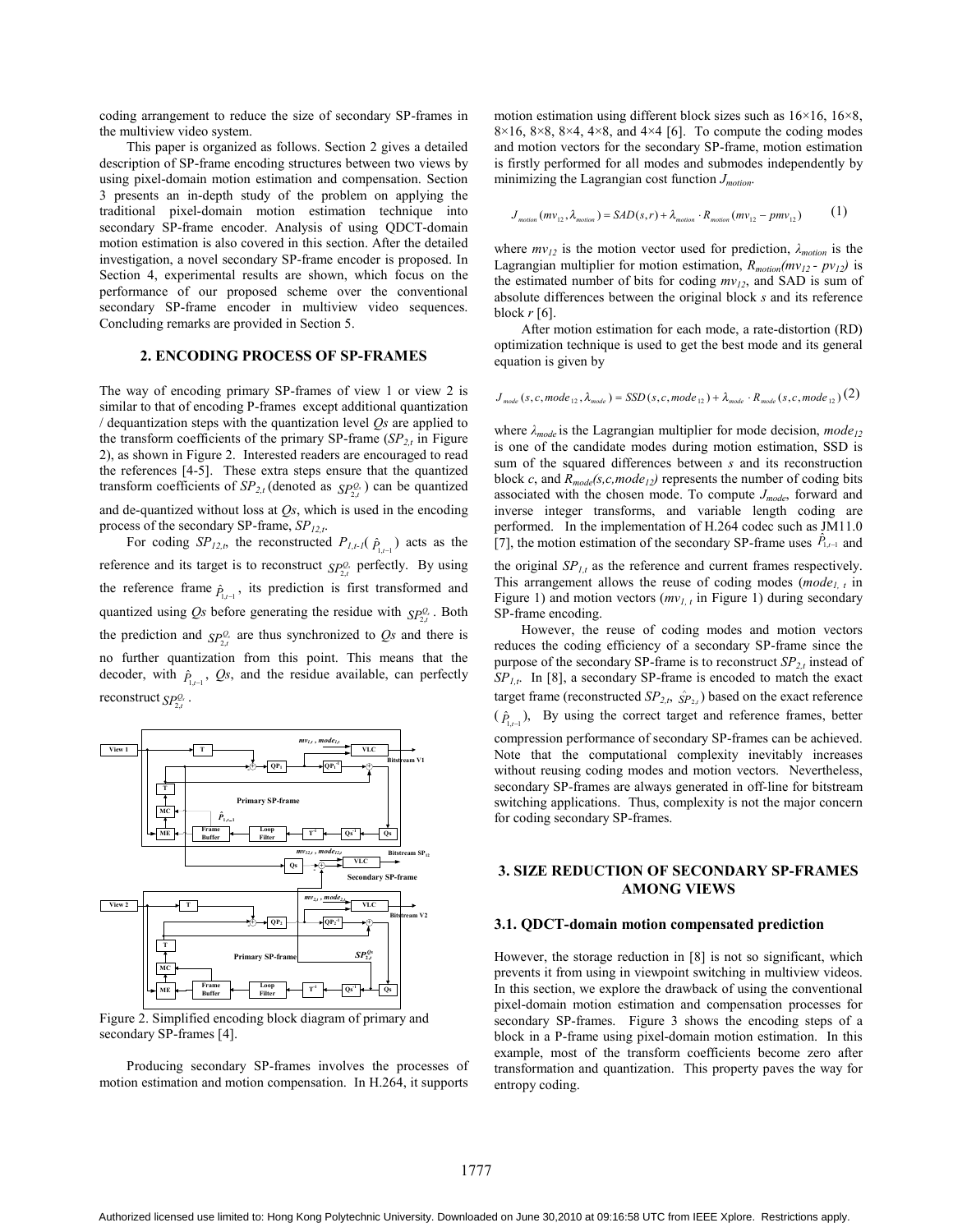| $SP_{2,t}$                                                              |    |  |     |  | $MC(P_{L\leftarrow U})$ |  |  |             |  | Residue |     |    |     |  |  |  |  |  |
|-------------------------------------------------------------------------|----|--|-----|--|-------------------------|--|--|-------------|--|---------|-----|----|-----|--|--|--|--|--|
| 24                                                                      | 44 |  |     |  |                         |  |  | 192         |  |         |     |    | 18  |  |  |  |  |  |
|                                                                         |    |  | 200 |  | 43-                     |  |  | 255<br>ر رے |  |         | O I | ΖU | -55 |  |  |  |  |  |
|                                                                         |    |  | 95  |  |                         |  |  | ነር 1<br>LΟI |  | 01      |     |    | -JU |  |  |  |  |  |
|                                                                         |    |  | 84  |  |                         |  |  | 204         |  |         |     |    |     |  |  |  |  |  |
| $E_{i \text{mtra}}$<br>Motion companyated prediction using nivel domain |    |  |     |  |                         |  |  |             |  |         |     |    |     |  |  |  |  |  |

Figure 3. Motion-compensated prediction using pixel-domain motion estimation in encoding a P-frame.

In contrast, in [8], secondary SP-frame encoding performs transformation and quantization of original  $SP_{2,t}$  and  $\hat{P}_{1,t-1}$  first. Then, quantized coefficients of the secondary SP-frame at *t*, *Qs*[*T*  $(SP<sub>12,t</sub>)$ ], can be obtained as,

$$
Qs[T[SP_{12,t}]] = Qs[T[SP_{2,t}]] - Qs[T[MC(P_{1,t-1})]] \tag{3}
$$

where MC() is the motion-compensation operator.

|     |          | $SP_{2t}$ |     | $MC(P_{1,t},\nu)$ |     |         |     |  |    |          |         |           |  |
|-----|----------|-----------|-----|-------------------|-----|---------|-----|--|----|----------|---------|-----------|--|
| 247 | 247      | 249       | 210 | 224               | 248 | 255     | 192 |  |    |          |         |           |  |
| 254 | 254      | 248       | 200 | 255               | 193 | 228     | 255 |  |    |          |         |           |  |
| 254 | 254      | 210       | 195 | 193               | 255 | 213     | 251 |  |    |          |         |           |  |
| 254 | 254      | 222       | 184 | 212               | 193 | 208     | 204 |  |    |          |         |           |  |
|     | $T+Qs$   |           |     | $T+Qs$            |     |         |     |  |    |          | Residue |           |  |
| 15  |          | -1        | 0   | $\mathcal{L}$     | 0   | 0       | 0   |  | 0  |          | ٠١      | 0         |  |
| 0   | 0        | 0         | 0   |                   | 0   | 0       |     |  | -1 | 0        | 0       | -1        |  |
| 0   | $\theta$ | 0         | 0   | - 1               | 0   | $\cdot$ |     |  |    | $\theta$ |         | $\cdot$ l |  |
|     |          |           |     |                   |     |         |     |  |    |          |         |           |  |

Figure 4. Motion-compensated prediction using pixel-domain estimation in encoding a secondary.

Figure 4 uses the same example in Figure 3 again to show the residue of a secondary SP-frame in which a block is transformed and quantized prior to calculating the residue. In this case, their quantized coefficients are only near, but not equal, resulting in generating many non-zero residue, especially for a small *Qs*. Since there is no further quantization from this point, these coefficients should be encoded completely. In entropy coding, even only one high-frequency coefficient exists, significant demanding of bits is required. Therefore, size of secondary SP-frames becomes large, and this explains the situation in which the pixel-domain motion estimation is not suitable for coding secondary SP-frames. This case always happens in multiview video sequences since V1 and V2 are from different views. Therefore, motion estimation becomes critical of generation secondary SP-frames in multiview video systems. In this paper, we thus propose performing motion estimation and compensation in the quantized transform (QDCT) domain rather than the pixel domain to improve the coding efficiency of secondary SP-frames.

# **3.2. A novel scheme for encoding secondary SP-frames in viewpoint switching**

In this section, we propose a quantized transform-domain motion estimation (QDCT-ME) technique that minimizes  $Qs[T|SP_{2,t}]$ ] –  $Qs[T[MC(P<sub>1,t-1</sub>)]]$  (quantized transform domain) instead of  $SP<sub>2,t</sub>$  –  $MC(P_{1,t-1})$  (pixel domain). From (1), SAD between pixels of the original block *s* and its reference block *r* is used to compute the distortion of *Jmotion*. The investigation in section 3.1 reveals that pixel-domain distortion measure is not appropriate for coding secondary SP-frames. In the proposed QDCT-ME, the Lagrangian cost function *Jmotion* in (1) needs to be rewritten as

$$
J'_{motion}(mv_{12}, \lambda_{motion}) = k \cdot SAQTD(s, r) + \lambda_{motion} \cdot R_{motion}(mv_{12} - pmv_{12}) \tag{4}
$$

where  $S A Q T D(s,r)$  is now the sum of absolute differences between the quantized transform coefficients of the original block *s* and the quantized transform coefficients of its reference block *r*, and it can be defined as

$$
SAQTD(s,r) = \sum \left| Qs[T(s)] - Qs[T(r)] \right| \tag{5}
$$

k is a scaling factor to compensate for the energy loss of *SAQTD(s,r)* due to the quantization.

For coding a secondary SP-frame, this distortion measure can find a better motion vector and mode for minimizing the residue,  $Qs[T|SP<sub>12,t</sub>]$ , in (3). Note that SAQTD is computationally intensive since all the pixel blocks are necessary to be transformed and quantized to QDCT domain. However, the complexity is not the major concern for secondary SP-frame encoding since this frame type is always encoded off-line for multiview videos. On the other hand, the accuracy of distortion measure increases the coding efficiency of secondary SP-frames which results in the significant reduction of the storage requirement in the video server.

Figure 5 shows the block diagram of applying our new QDCT-domain motion estimation technique in the secondary SPframe encoder. The reference and target frames in the QDCT domain are the inputs of QDCT-ME. After the motion vectors for each block are obtained, a corresponding QDCT-domain motion compensation (QDCT-MC) is used to compute the motioncompensated frame,  $Qs[T[MC(\hat{P}_{1,t-1})]]$ . With  $Qs[T[MC(\hat{P}_{1,t-1})]]$  and  $Qs[T|SP_{2,t}]$ , as depicted in Figure 5, the residue  $Qs[T|SP_{12,t}]$  can

then be calculated.



Figure 5. The proposed secondary SP-frame encoder in the QDCTdomain.